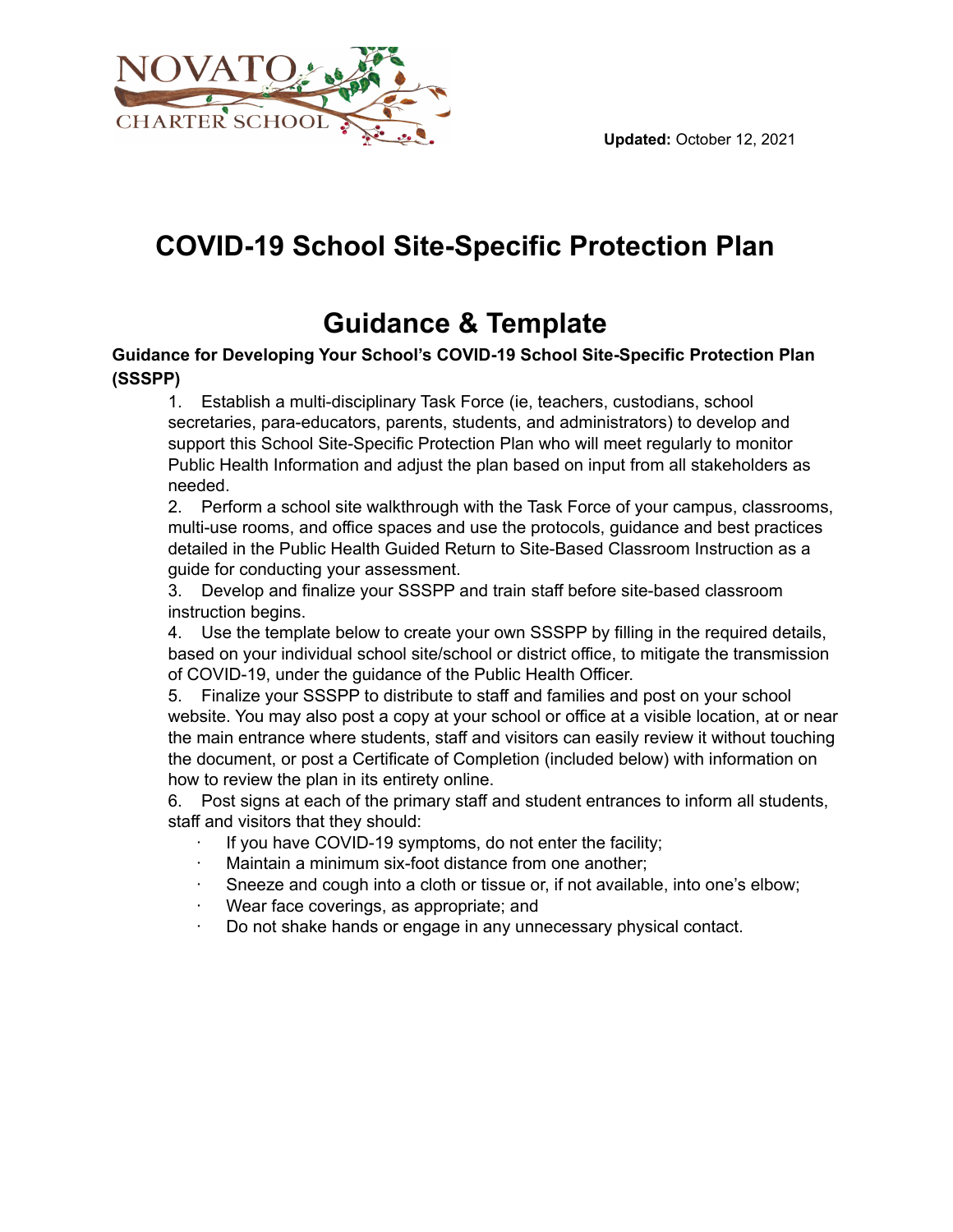

#### **Tools for Developing Your School Site-Specific Protection Plan**

#### **1. COVID-19 School Site-Specific Protection Plan (SSSPP)**

The Marin County Office of Education is providing this template that can be used by any school or district in Marin to create their own School Site-Specific Protection Plan (SSSPP). It contains all of the standard content already written for you to re-open your school or school office and prompts you to "fill in the blank'' where unique information is required in order to complete your SSSPP. The template has been reviewed and supported by Marin County's Public Health Officer.

#### **2. School Specific Best Practices**

The MCOE Rethinking Schools Task Force is monitoring updated guidance from the Center for Disease Control, the California Department of Public Health, the California Department of Education, and Marin County Public Health to support and promote emerging best practices to share with the school community in Marin. These best practices are based on alignment with local, state and federal guidelines in coordination with the county's Public Health Officer.

#### **School or District Site Name**

Novato Charter School

**School Type (select one)**

Charter School

**School Task Force Members and Positions (ie teachers, custodians, secretaries, paras, parents, students, administration)**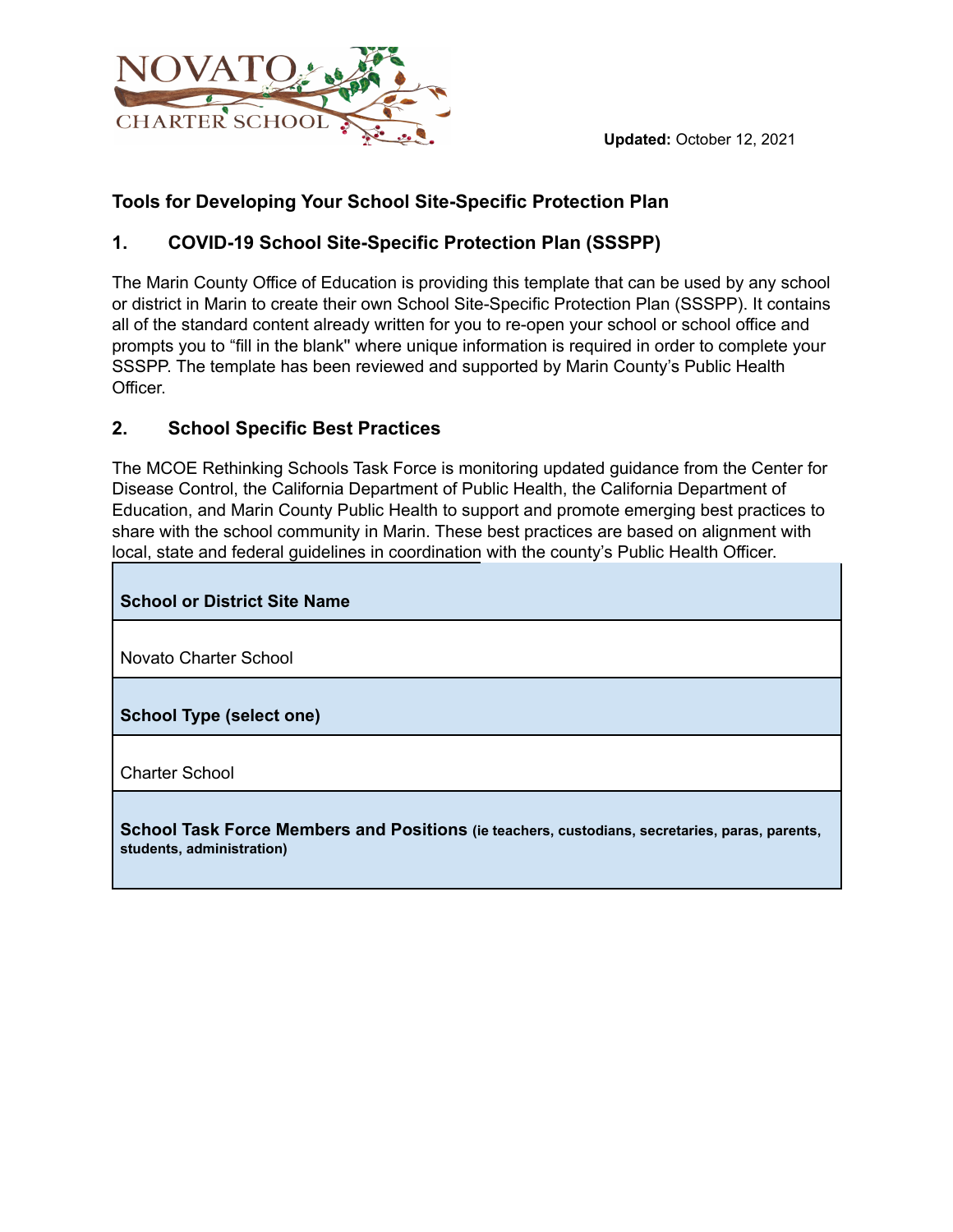

Nikki Lloyd – Director

Jill Healy – Office Manager

Karina Haedo – Assistant Director

Megan Bloom- Admin Manager

Kenny Blacklock - Teacher

Ruth Rotman - Para Educator

Craig Allender – Parent, Board Trustee

Ali Quam – Parent, Board President

**Public Health Liaisons and Contact Information (Primary and Secondary: Name, Email and Phone)**

Primary – Jill Healy jhealy@nusd.org (415) 883-8457

Secondary – Nikki Lloyd nlloyd@nusd.org (415) 883-4254

**This COVID-19 School Site-Specific Protection Plan (SSSPP) was most recently updated on:**

October 12, 2021

**Principal or Administrator** I,certify that all staff and parents have been provided a copy of this SSSPP, which is posted on our school/district website, and that staff have received training as described in this SSSPP.

| Name: Nikki Lloyd      | <b>Title: Director</b>       |
|------------------------|------------------------------|
| Email: Nlloyd@NUSD.org | Phone Number: (415) 883-4254 |

Т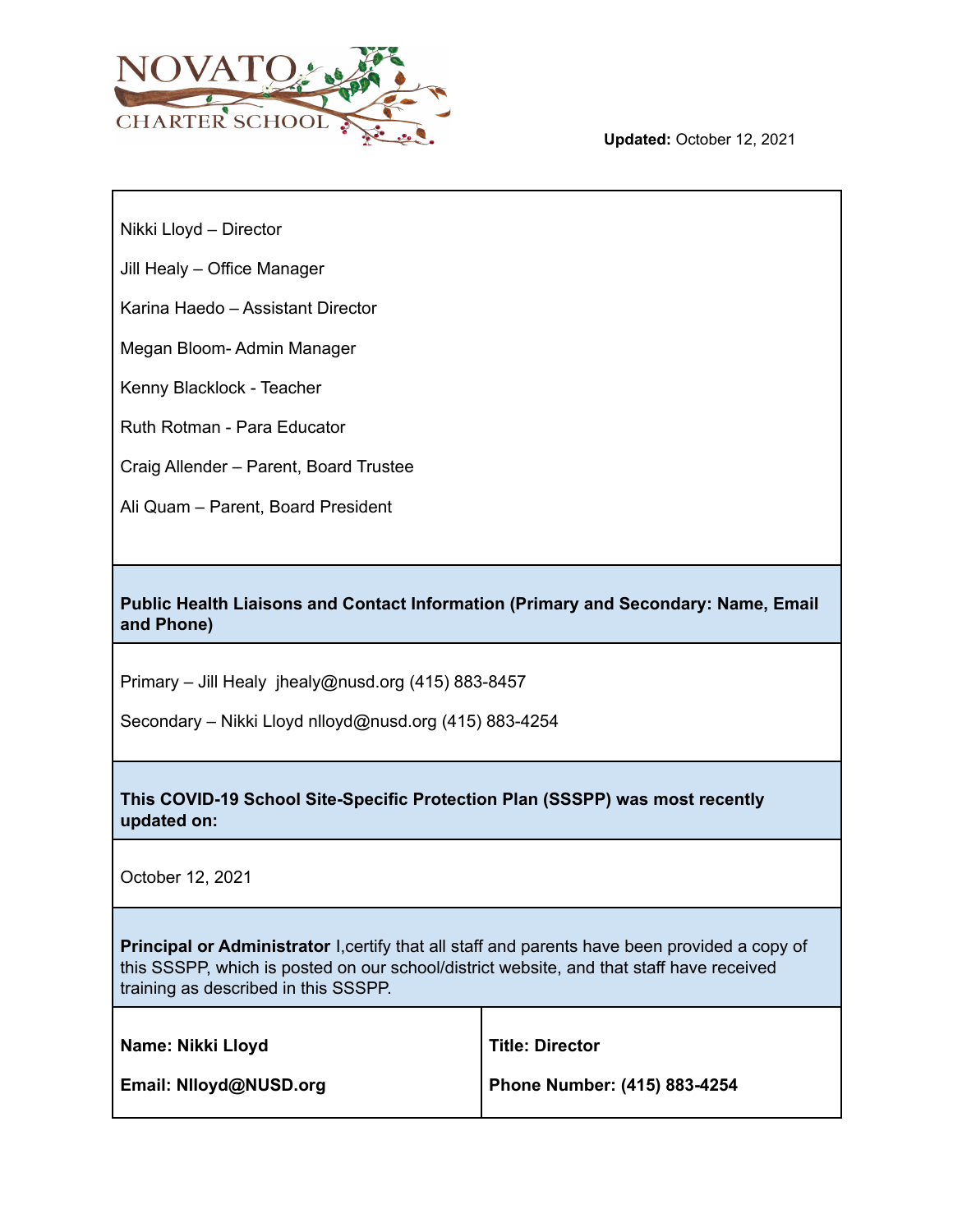

#### **Specific Control Measures and Screenings**

Please provide as much detail as possible for how you intend to implement each guideline. If you need *additional space, please provide an attachment.*

1. All activities are consistent with and will adjust to changing applicable state and local Public Health Orders. A multi-disciplinary Task Force has been established to develop and support this School Site-Specific Protection Plan, who meet regularly to monitor and adjust the plan based on input from all stakeholders.

Novato Charter School has established a multidisciplinary Task Force, composed of multiple stakeholders, to develop and support this plan. This Task Force meets once a week starting June 29, 2020.

2. Health and safety practices and protocols are in place, including hand washing, appropriate face coverings, and access to essential protective equipment, and up to date student and staff attendance tracking.

Health and Safety protocols have been created and shared with staff and faculty, including handwashing, face covering and access to PPE equipment. Each classroom and office space is equipped with PPE supplies including gloves, face coverings, hand sanitizer and cleaning/sanitizing supplies. These are designed to support the continual cleaning of spaces. Materials will be replenished as needed. Staff daily attendance is tracked electronically. Student attendance is tracked daily during on-campus and hybrid learning.

Signage is posted throughout the campus to indicate social distancing as well as health and safety reminders.

While the campus is closed, there may be students required to visit campus. Any individual students allowed onto campus will be in compliance with the Marin County Health Department guidelines. This includes, but not limited to:

Using outdoor space when allowed for 1:1 interactions; Staff and students required to wear face masks at all times; Handwashing protocols in place.

3. Training is provided to all staff, students and families reinforcing the importance of health and safety practices and protocols.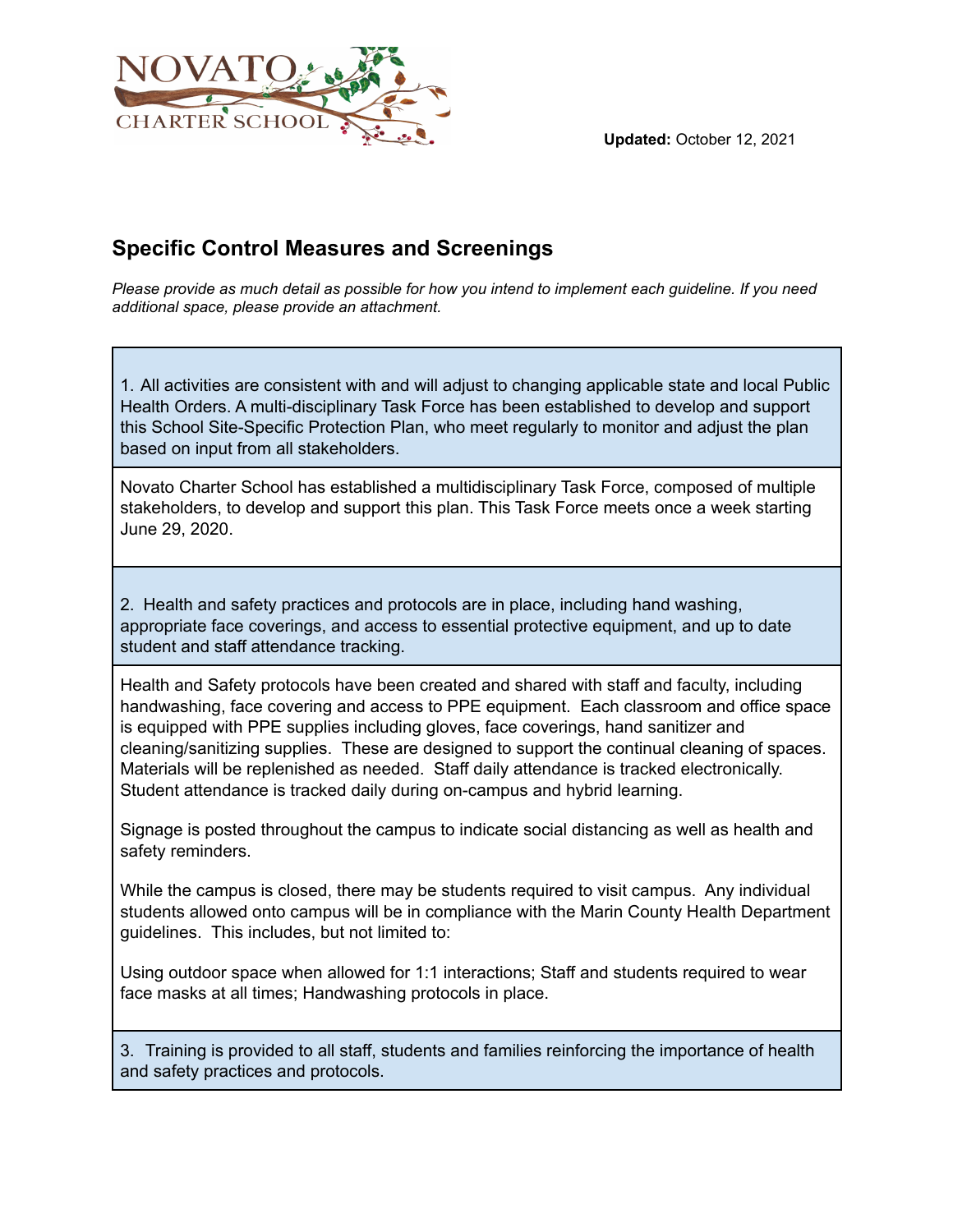

Staff receive training that reinforces the school health and safety practices and protocols as well as safety measures determined by the CDC and Marin County Health Department. All staff are required to complete Keenan Covid-19 training.

August 10, 2021 – Staff in-person and remote training on school health protocols.

August 11, 2021 – Staff webinar training on safety procedures - handwashing, wearing face masks and social distancing.

August 10, 2020 – Staff in-person and remote training on school health protocols.

August 11, 2020 – Staff webinar training on safety procedures - handwashing, wearing face masks and social distancing.

In accordance with the Healthy Schools Act, California Department of Pesticide Regulation (CDPR) guidance, and regulations from the Division of Occupational Safety and Health (DOSH), better known as Cal/OSHA; staff training will be provided as recommended by state and local health standards. These trainings include, but are not limited to:

- Proper use of protective equipment
- Cleaning and Disinfecting
- Cough and sneeze etiquette
- Keeping one's hands away from one's face, aka "Henry the Hand do not touch the T-zone"
- Confidentiality around health recording and reporting
- Manifestations of COVID-19
- CDC transmission-based precautions.

4. A primary and secondary point of contact are established, identified, and trained at each school site to direct questions or concerns around practices, protocols, or potential exposure. These points of contact will also serve as a liaison to Public Health and contact information is identified in the School Site-Specific Protection Plan. (Points of Contact listed above).

Primary – Jill Healy, Office Manager, jhealy@nusd.org

Secondary – Nikki Lloyd, Director, nlloyd@nusd.org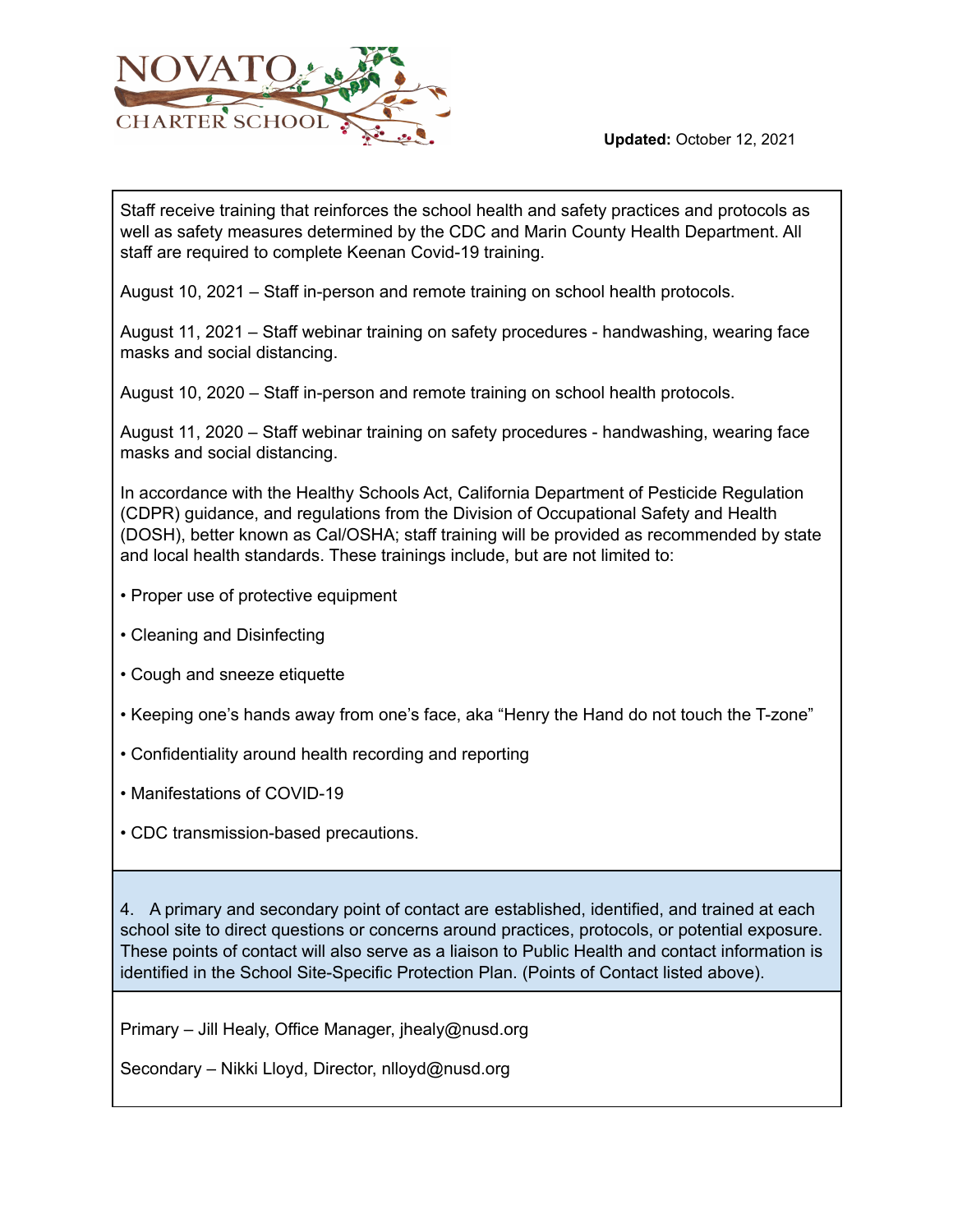



5. Plans are implemented for intensified cleaning and disinfecting, including training for staff and access to cleaning supplies and essential protective equipment, and regular disinfecting of frequently touched surfaces.

Novato Charter School contracts with custodial vendor, Vanguard. We will meet cleanliness standards as outlined by the CDE and the CDPH prior to reopening and will maintain this high level of cleanliness throughout the school year. In accordance with CDC and CDPH guidance, and in consultation with local public health officials, staff will implement correct application of disinfectants using personal protective equipment and ventilation recommended for cleaning.

Vanguard provides daily cleaning, disinfecting and sanitizing of our campus. Vanguard staff have received all required training for sanitation and chemicals used. NCS also provides the campus with the supplies needed for immediate cleaning and disinfecting. This includes supplying shared spaces like copier room, bathrooms, etc. with disinfecting wipes, sanitizer and soap and water

Disinfecting surfaces between uses may include, but is not limited to: desks, tables, chairs, keyboards, headsets, and copy machines. High touch surfaces will be disinfected frequently and at least daily. High-touch surfaces may include, but are not limited to: door handles, rails, sink handles, restroom surfaces, games, art supplies, and instructional materials. Use of shared materials will be limited as much as practicable. Students are assigned personal school materials and supplies, may include, but are not limited to: pencils, pens, colored pencils, markers, rulers, water bottles, and fidget items. Selected disinfecting products will be approved for use against COVID-19 on the Environmental Protection Agency (EPA) List N: Disinfectants for Use Against SARS-CoV-2. When using these disinfecting products, label directions for appropriate dilution rates and contact times will be followed. Disinfecting and airing out the space will occur before students arrive and after students leave. Thorough cleaning and disinfecting will occur when children are not present. Areas used by any ill person will be closed off and not used before completion of cleaning and disinfection. To reduce risk of exposure, if possible, a wait time of 24 hours will be implemented before cleaning and disinfecting. When not possible to wait 24 hours, a wait time as long as practicable will be implemented.

6. Parents, caregivers, or guardians should monitor students for symptoms of infectious illness every day through home-based symptom screening, and staff should conduct daily health screening self-assessment.

Staff are required to do a daily self-screening and submit a "Daily Health Questionnaire" when coming to the school campus. The prescreening and questionnaire is a self-monitor system with the following questions: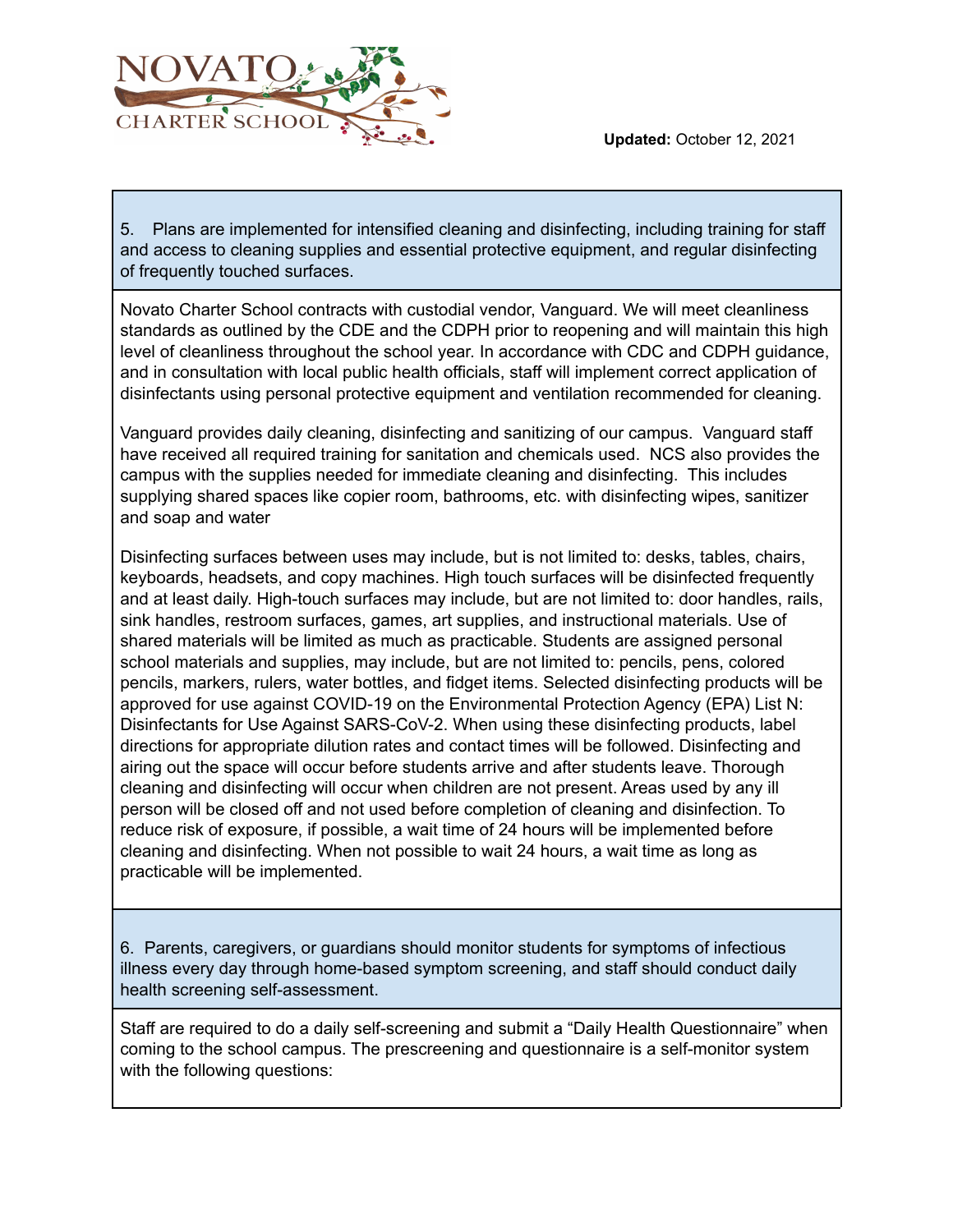

*1. Have you had a fever of 100.4 or above in the past 14 days?*

*2. Have you had any Covid 19 symptoms as described on the CDC website?*

*3. Have you been exposed to anyone with symptoms or positive test of Covid in the past 14 days? Staff are instructed to refrain from coming onto campus if answering yes to any of these questions*

7. Staff and students who are sick are expected to stay home and an isolation area is identified for students who begin to exhibit symptoms during the school day, until they can be picked up.

The Community Room has a designated space that will be used solely as an isolation area for any student who begins to exhibit symptoms. Staff and students who are sick are expected to stay home.

8. Schools and districts will cooperate with Public Health to support testing strategies to mitigate transmission of COVID-19, including testing of staff who have regular daily contact with students before site-based classroom instruction is resumed, and then no less than once every month, unless fully vaccinated. This may include testing of students with appropriate parental permissions obtained in advance. If a fully vaccinated staff member develops COVID-like symptoms or has close contact with someone confirmed with COVID-19, testing is recommended.

Schools and districts requesting Public Health support for testing (including rapid response testing and technical assistance) must complete enrollment and training in the California COVID-19 K-12 Schools Testing Program no later than October 31, 2021. Testing of students must include appropriate parental permissions obtained in advance. If a vaccinated or unvaccinated student or staff member develops COVID-like symptoms, or has close contact with someone confirmed with COVID-19, testing is recommended.

9. Protocols, actions and template communications are in place for the following COVID-19 related scenarios (link: Marin County Public Health Protocols & Communication Templates for Each Scenario By Tier)

a. A student or staff member either exhibits COVID-19 symptoms or has a temperature of 100.4 or above.

b. A family member or someone in close contact with a student or staff member tests positive for COVID-19.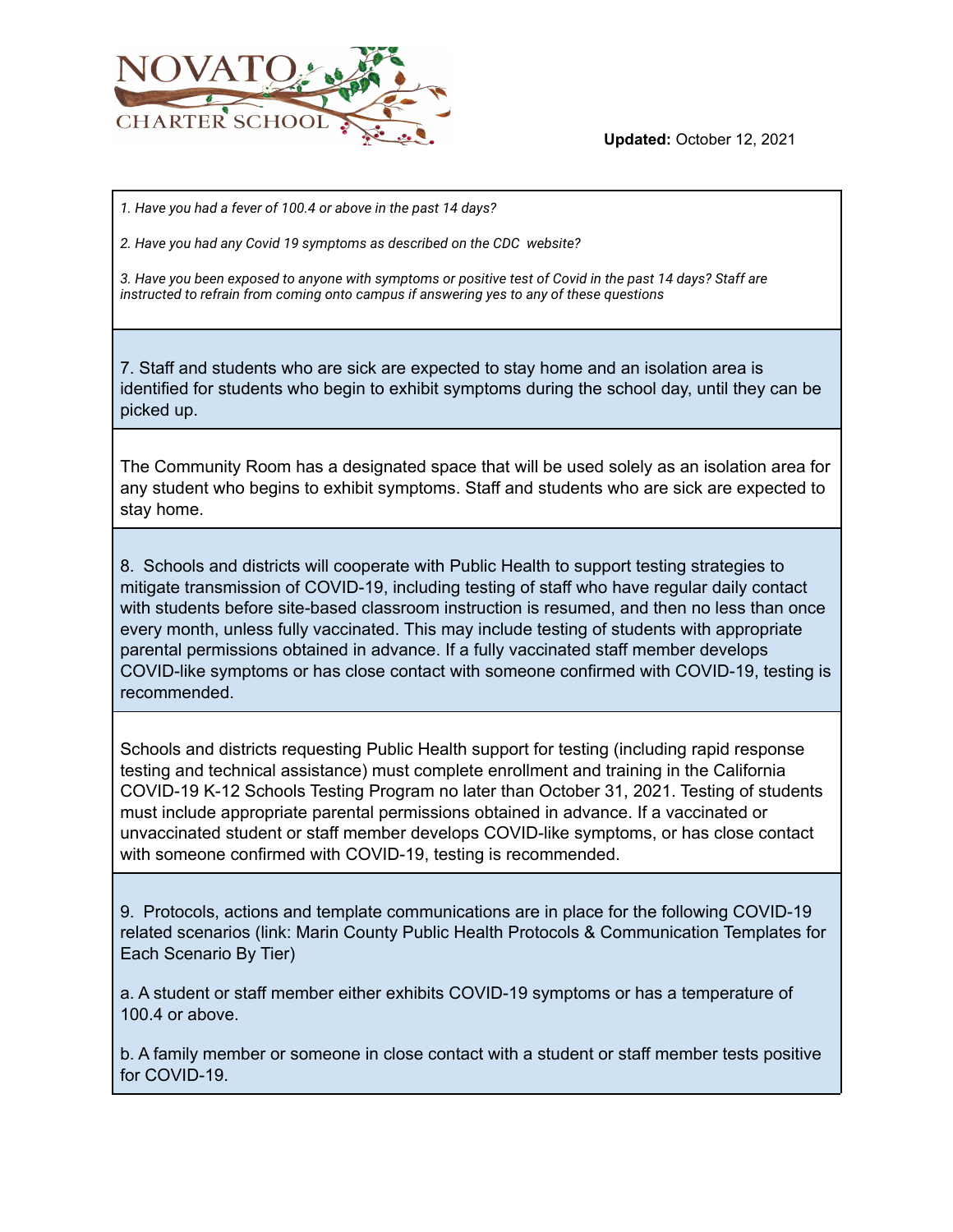



c. A student or staff member tests positive for COVID-19. Fully vaccinated school staff or students with no COVID-like symptoms do not need to quarantine following an exposure.

d. A student or staff member tests negative for COVID-19 after symptoms or confirmed close contact.

NCS has created communications for all Covid-19 related scenarios listed above.

10. **Not currently applicable**. Where practicable, physical distancing of six feet is maintained between adults and between adults and students, where practicable; three feet distance is permissible between students within a classroom or instructional area where requirements herein are in practice. Seating charts and attendance records will be maintained.

When staff or visitors are on campus they will maintain a social distance of six feet.

In the classroom or instructional area the students are 3-6 feet distanced. Desks have been placed facing forward in the classroom distanced 3 feet from each other.

11. **Not currently applicable.** For elementary schools, stable classroom groups (up to standard class size at each respective grade level) are maintained throughout each school day. Limited mixing of students is permissible as long as accurate attendance data is maintained on a daily basis.

Novato Charter School will maintain a classroom group size of 24 to 30, with one assigned primary teacher. There are systems in place to prevent the mixing of classroom groups during the school day including recess, lunch, arrival and dismissal.

12. **Not currently applicable.** For middle and high schools, larger groups made up of students from more than one classroom may be arranged as long as accurate attendance data for students and adults is maintained on a daily basis while avoiding schoolwide mixing of students and staff.

Middle school will maintain a classroom group size of 24-30 students. There are systems in place to prevent the mixing of classroom groups during the school day including recess, lunch, arrival and dismissal.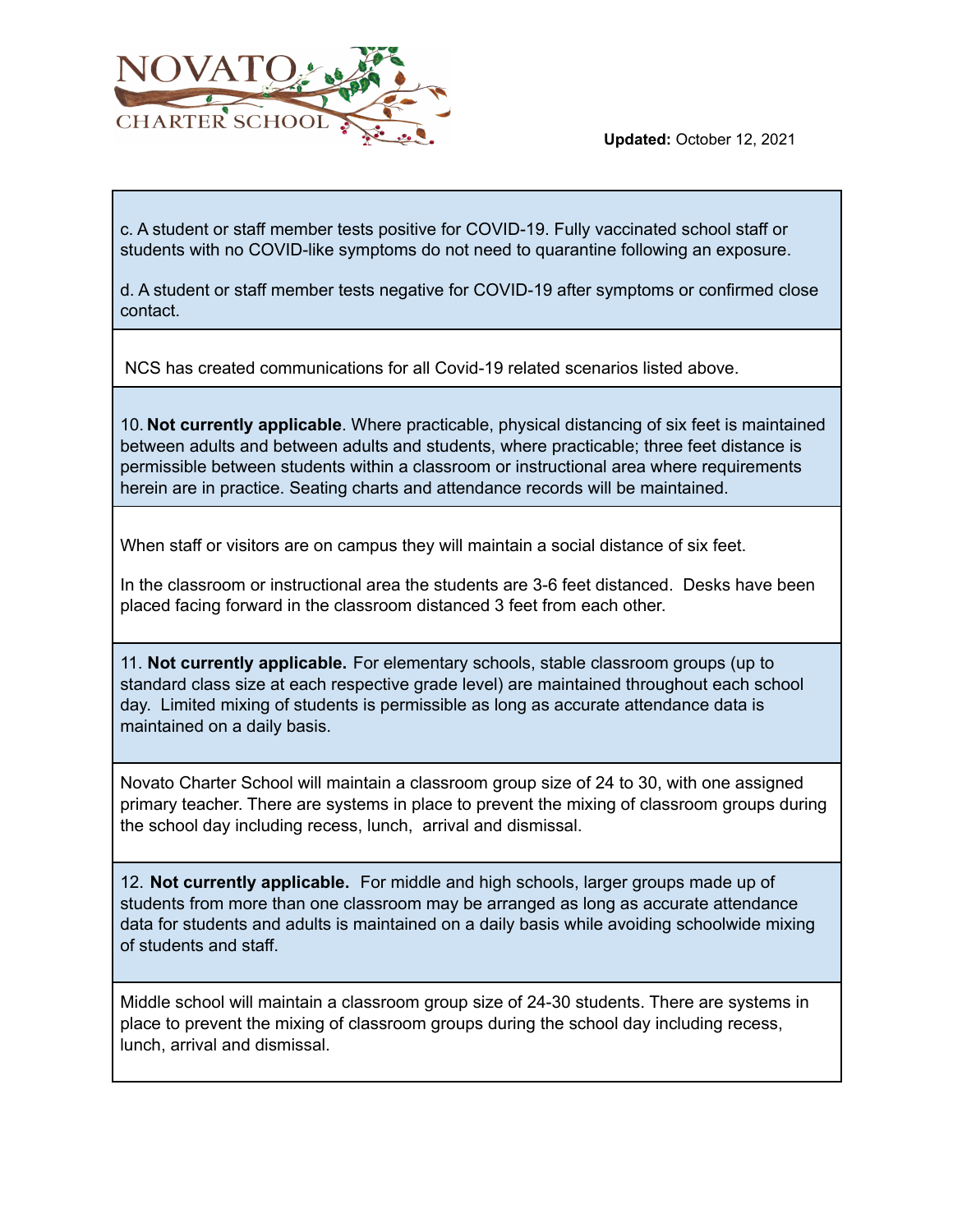

13. **Not currently applicable.** Where practicable, desks are arranged facing forward to minimize face to face proximity between students.

In each of the classrooms, all desks are arranged facing forward to minimize face to face proximity between students.

14. **Applicable.** School staff are permitted to visit and instruct more than one classroom group and must document/ record visits to classrooms that are not identified as their primary classroom. Following face covering and (**Not currently applicable)** physical distancing protocols.

A classroom teacher is designated for each grade level group. Staff that may visit more than one group (Movement, Music, Spanish, Handwork, SpEd staff) will follow physical distancing and face covering protocols as well as frequent handwashing. Contact tracing is used with classroom QR codes.

15. **Not currently applicable.** Routes for entry and exit to the campus will be designated for each classroom group, using as many entrances/exits as feasible.

Novato Charter School has established four entry and exits for the campus. Entry and Exit routes have been designated for each classroom group. Classrooms entry and exit will only be used by the designated classroom.

16. **Not currently applicable.** Schedules for arrivals, recess and lunch will be strategically coordinated to prevent mixing of classroom groups.

Proposed Onsite Arrival/Dismissal Schedule for On-Site Instruction

| Grades    | TK/K  | $1 - 8$ |
|-----------|-------|---------|
| Arrival   | 8:40  | 8:40    |
| Dismissal | 12:45 | 1:00    |
|           |       |         |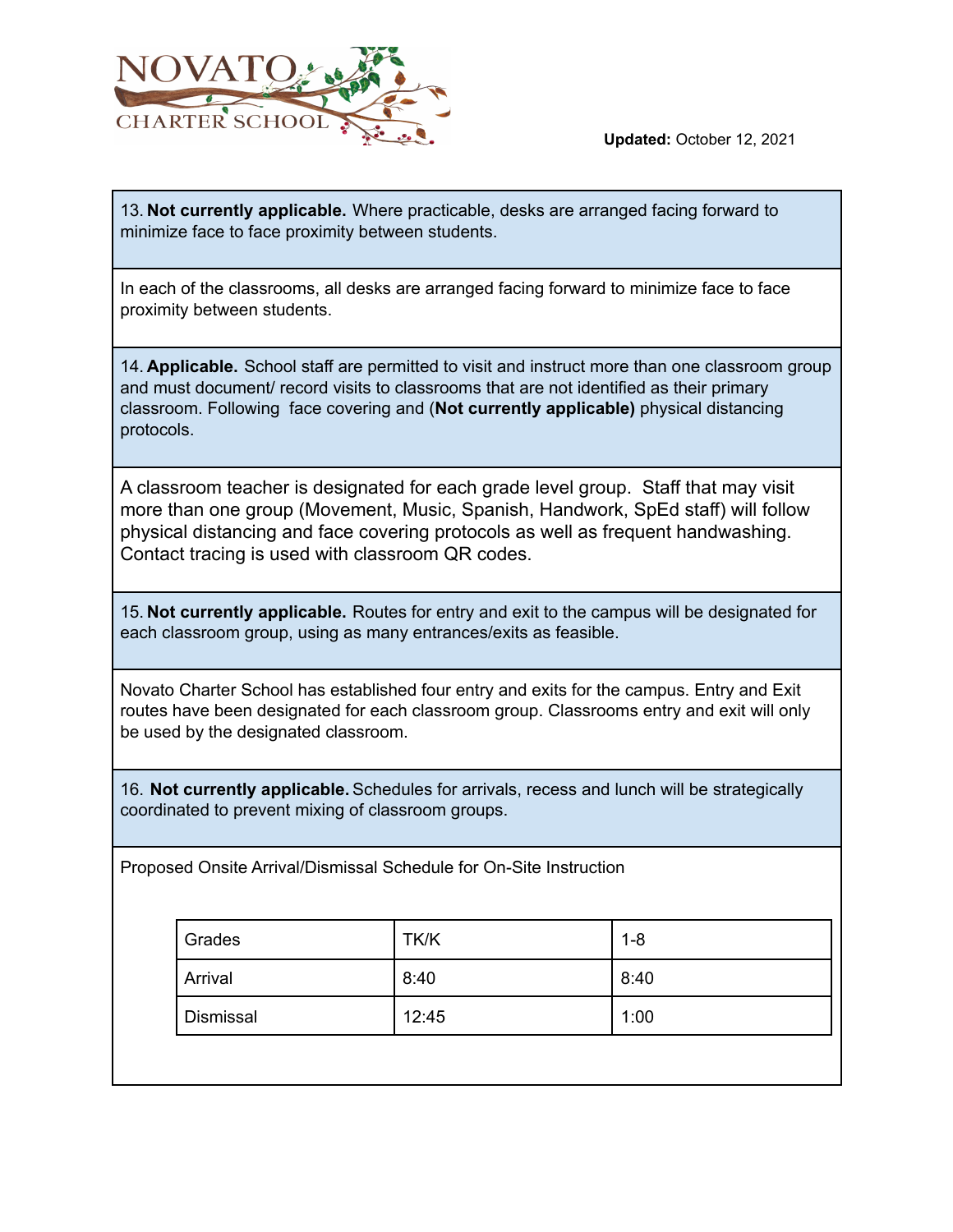

Snacks are eaten outside.

17. **Not currently applicable.** Congregate movement through hallways will be minimized as much as practicable.

Our school campus does not have hallways. Schedules have been coordinated to prevent the mixing of groups in outside space.

18. **Applicable:** Large gatherings (i.e., school assemblies) are allowed indoors. Attendees must wear facial coverings indoors. For **indoor events** with 1,000 or more people, attendees must provide proof that they: are fully vaccinated, or have proof of a negative COVID-19 test completed within 72 hours of the scheduled event. Attendees cannot self-attest to verify vaccination status or a negative test result.

All large gatherings are being followed by the above guidelines.

19. **Not currently applicable:** The use of outdoor space for instructional purposes is maximized, shared, and coordinated to ensure students remain in their classroom groups. **Applicable**:Schools should assess indoor air quality and implement strategies that increase the amount of outdoor air brought into buildings, optimize current HVAC systems and supplement with portable air cleaners when practicable. Keep windows and other sources of natural ventilation open to the greatest extent possible. In the event of poor air quality updated School Air Quality Recommendations should be followed.

To help ensure students remain in their group, designated use of outdoor space for instructional purposes is maximized, shared, and coordinated amongst all Novato Charter School staff across all grade levels. Air flow in classrooms will be maximized through existing ventilation systems, open doors and windows and air purifiers.

20. **Not currently applicable:** The use of outdoor space for instructional purposes is maximized, shared, and coordinated to ensure students remain in their classroom groups. Applicable: Schools should assess indoor air quality and implement strategies that increase the amount of outdoor air brought into buildings, optimize current HVAC systems and supplement with portable air cleaners when practicable. Keep windows and other sources of natural ventilation open to the greatest extent possible. In the event of poor air quality updated School Air Quality Recommendations should be followed. Use of shared playground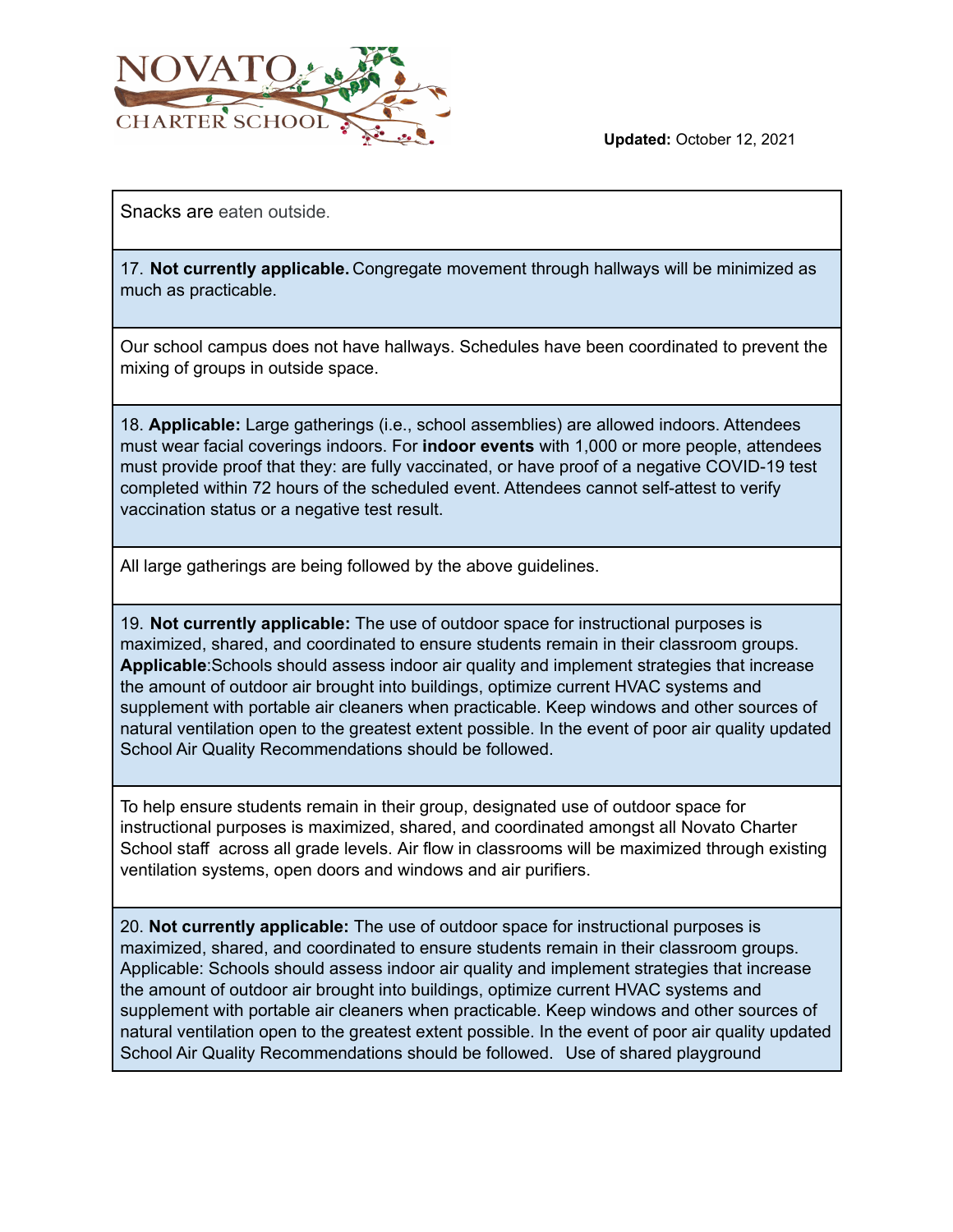

equipment will be limited in favor of physical activities that require less contact with surfaces. If used, outdoor playgrounds/natural play areas only need routine maintenance.

Each stable group is assigned to a different recess area. Use of shared structures and playground equipment will be limited in favor of physical activities that require less contact with surfaces.

21. **Not currently applicable:** Use of non-classroom space for instruction such as gymnasiums and multi-use rooms should be considered to support physical distancing with cleaning between uses

We will not be using multi use rooms at this time.

22. **Applicable:** Meals will be served outside when possible. If meals are served indoors, schools should have assigned seating charts. Not currently applicable: Classrooms or other spaces in addition to cafeterias or dining rooms will be utilized to maximize physical distancing while eating, with individually plated or bagged meals as much as practicable

All meals will be eaten outside whenever possible and in classrooms with individual student meals or individually bagged meals, when necessary.

23. **Not currently applicable:**Routines and schedules will be developed to enable students and staff to regularly wash their hands at staggered intervals.

Each classroom at Novato Charter School is equipped with soap and water. Students use hand sanitizer upon arrival each day, as well as before and after meals. Students will also wash or sanitize hands upon dismissal each day. For rooms that do not have sinks, hand sanitizer and handwashing schedules will be utilized. Student handwashing will be implemented one-student at a time to help support physical distancing.

24. All staff as well as all students are required to wear face coverings indoors, unless there is a medical or behavioral contraindication or exemption. Students from grades TK - 2 should be supported and taught how to wear them properly. Masks are optional outdoors and, in general, people do not need to wear masks when outdoors (e.g., participating in outdoor play, recess, and physical education activities). Staff and students should follow CDC and CDPH face covering guidance.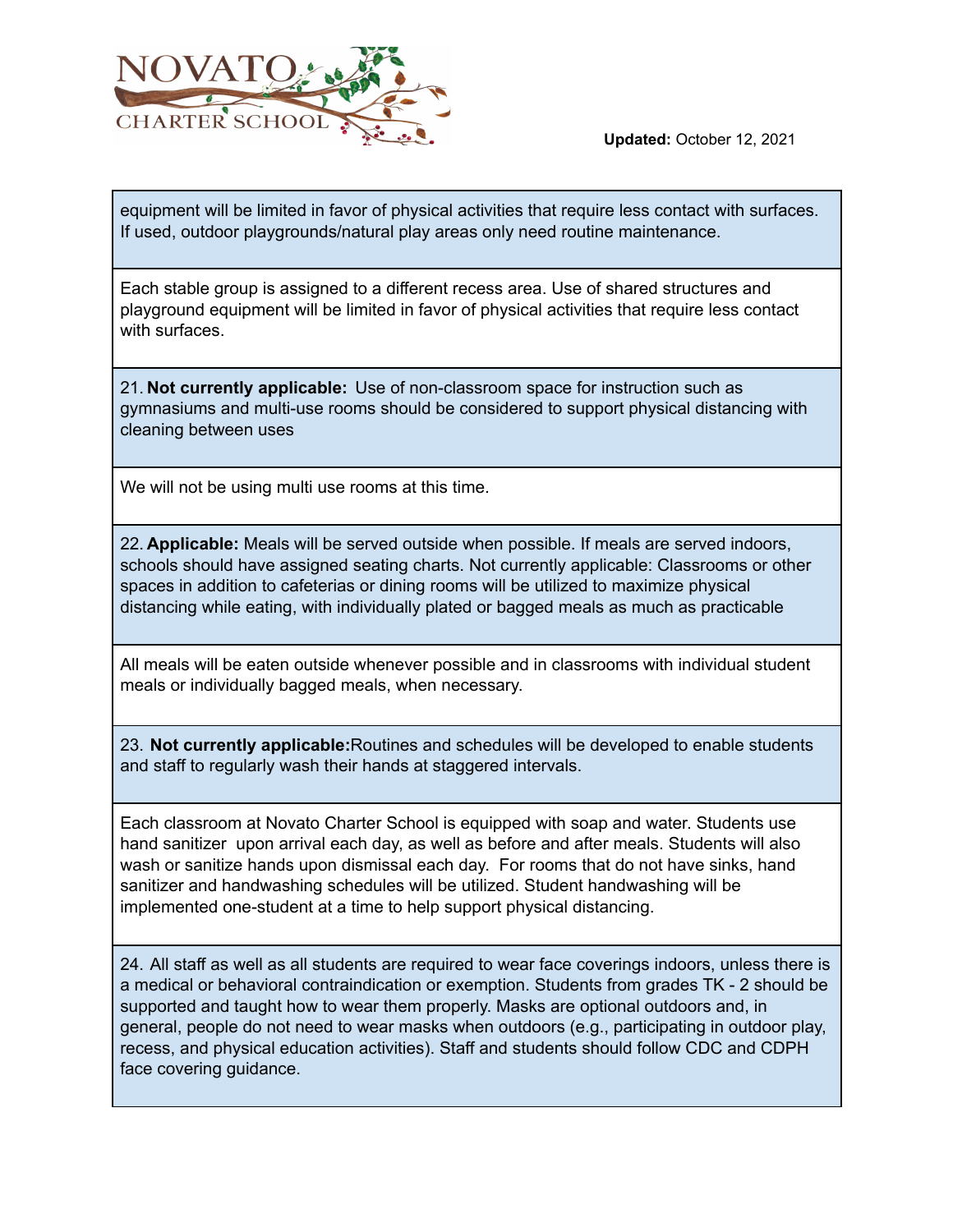

All staff and students in grades K-8 are required to wear face coverings while in the classroom and on campus unless there is a medical or behavioral contraindication.

25. Training will be provided for staff and students on proper use of face coverings which will include instruction to minimize touching of face coverings, and how to ensure a proper fit.

During our first week of Professional Development, staff participated in both online and in person training on subjects including; how to properly wear a face mask, hand washing, and physical distancing, including how to ensure a proper fit to wearing face masks.

When returning to campus, students will receive continuous training on how to properly wear a face mask, hand washing and social distancing. Signage is posted throughout campus for the proper use of face coverings.

26. **Not currently applicable:** Sharing of supplies, manipulatives, toys, sports equipment, and other learning and recreational materials will be limited and each student will have separate individually labeled boxes or cubbies

Sharing of supplies, manipulatives, toys, sports equipment, and other learning and recreational materials will be limited and each student will have separate individually labeled boxes or cubbies that will hold supplies.

27. **Not currently applicable:**Sharing of electronic devices, clothing, books and other games or learning aids will be avoided as much as practicable.

Sharing of electronic devices, clothing, books and other games or learning aids will be avoided as much as practicable.

28. **Not currently applicable:** Use of physical barriers (eg. privacy boards or clear screens) may be considered but should not replace other measures herein.

The use of privacy clear screens is used in our front office and any locations where practical.

29. Non-essential visitors, including parent volunteers will be limited. Essential workers will be required to adhere to all health and safety guidelines. Any substitutes, contractors, visitors or volunteers working directly with students should be fully vaccinated.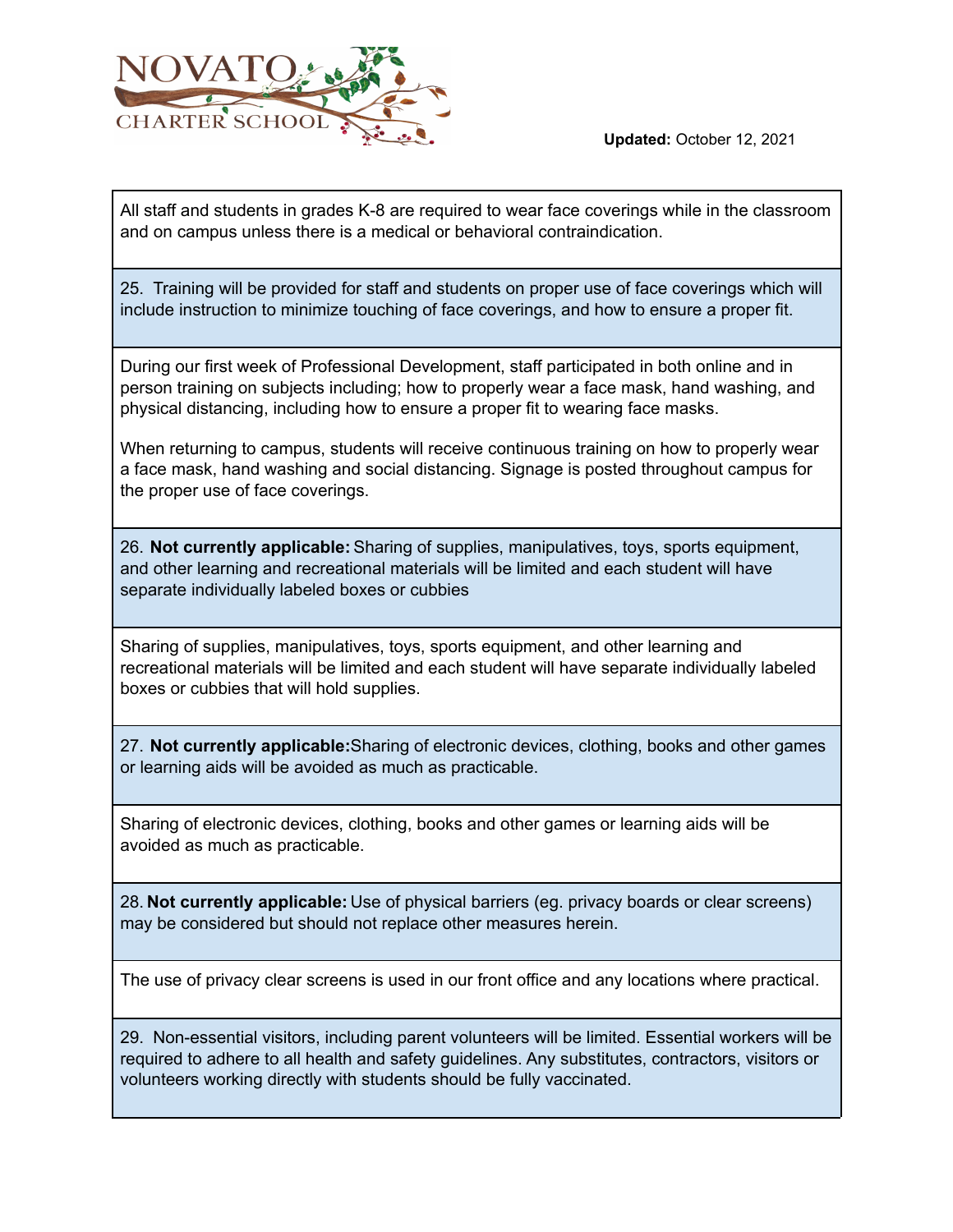

Non- essential visitors, including parent volunteers will be limited and essential workers will be required to adhere to all health and safety guidelines. All parents, visitors and volunteers are required to complete a daily health screening questionnaire.

Any substitutes, contractors, visitors or volunteers working directly with students should be fully vaccinated.

30.All eligible students and staff should get vaccinated as soon as possible and are required to verify their vaccination status. Staff that are not fully vaccinated are required to be tested weekly. Staff and student vaccination rate data (the percentage of staff and students who are fully vaccinated) should be published and posted on the school website and updated on a monthly basis. Vaccination status of individual students and staff will not be made public.

31. A School [Site-Specific](https://drive.google.com/file/d/11dT9HnY568M1fgCAXerOL1bzmvrC9YSs/view) Protection Plan (SSSPP) outlining the above measures is completed, posted and updated on school or district websites as a component of their COVID Safety Plan (CSP) and shared with all staff and families. Schools should update SSSPPs as state and local Public Health guidance changes.

A School Site Specific Protection Plan is completed and posted on our website [www.novatocharterschool.org](http://www.nusd.org/) and on our campus parent bulletin board as of August 18, 2020

# **School Site-Specific Protection Plan**